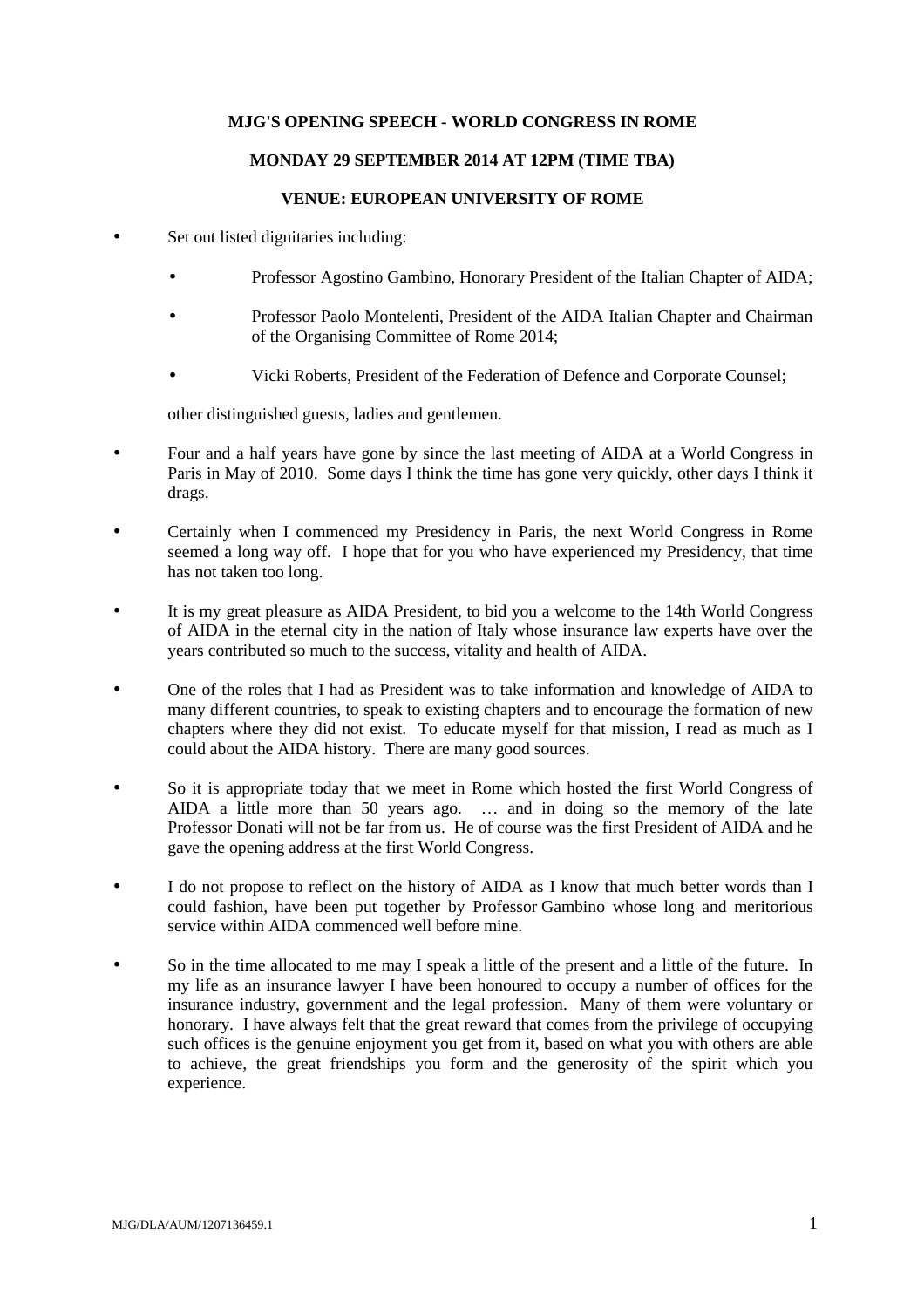- AIDA is another such organisation. That generosity of spirit manifests itself in so many of our people in the different parts of our organisation. I can't name them all but may I say to all thank you so much for your generosity of spirit in contributing to what AIDA is.
- That generosity of spirit, collegiality, genuine friendship manifests itself no greater than within the executive and the secretariat.
- Personally I think my greatest contribution to AIDA has been the formation of a hardworking and very successful executive. It is a genuine team in every sense and I thank the members of the executive for what they have done.
- I'm sure the executive will join me in saying to Colin and to Tim and to Sandra who constitute our secretariat, as well as to our long serving Treasurer, Otto Klob, that AIDA would not exist without you. Especially to Colin and Tim who receive a very small recompense for the enormous hours they put in and the expenses they personally carry in performing their roles, I can't begin to express my gratitude to you … I and the Office of the Presidency is greatly dependant on you.
- It has often been said the Working Parties are the lifeblood of AIDA. If that be so, you are its lungs and probably also its heart. It can only be your love for this organisation which keeps it going. We know that you cannot go on forever and one of our challenges is to find a seemless succession plan for you
- My formal report just delivered to the General Assembly of AIDA referred, in a general way, to much of what has been achieved in the past four years. Going forward, AIDA exists in a world environment which in 2014 is characterised by the following:
	- a multifaceted globalisation of so many different things of relevance that go well beyond the challenges for harmonisation which our forebears identified in 1960;
	- an increasingly globalising industry facing multi location challenges, uncontrollable multinational events which are as broad as significant climate change events on the one hand and the global financial crises on the other;
	- legal regimes which always seem to be playing catch-up in their efforts to regulate on a basis which is regional if not global - national boundaries are becoming less and less important;
	- a world where the influence of major multinational corporations is far greater than that of 90% of the nation states.
	- An insurance industry which has been increasingly challenged to see itself not just as a vehicle for selling products and making profits for shareholders but equally, from its monopoly position, showing the resources that a good corporate citizen can bring in the solution of world problems experienced by both the richest and the poorest. Microinsurance is an excellent example of this.
	- Specifically for AIDA finding cost effective ways, attractive ways, compelling ways to engage all in our work especially those from poor countries who could benefit most by what we do you yet are often least able to access us;